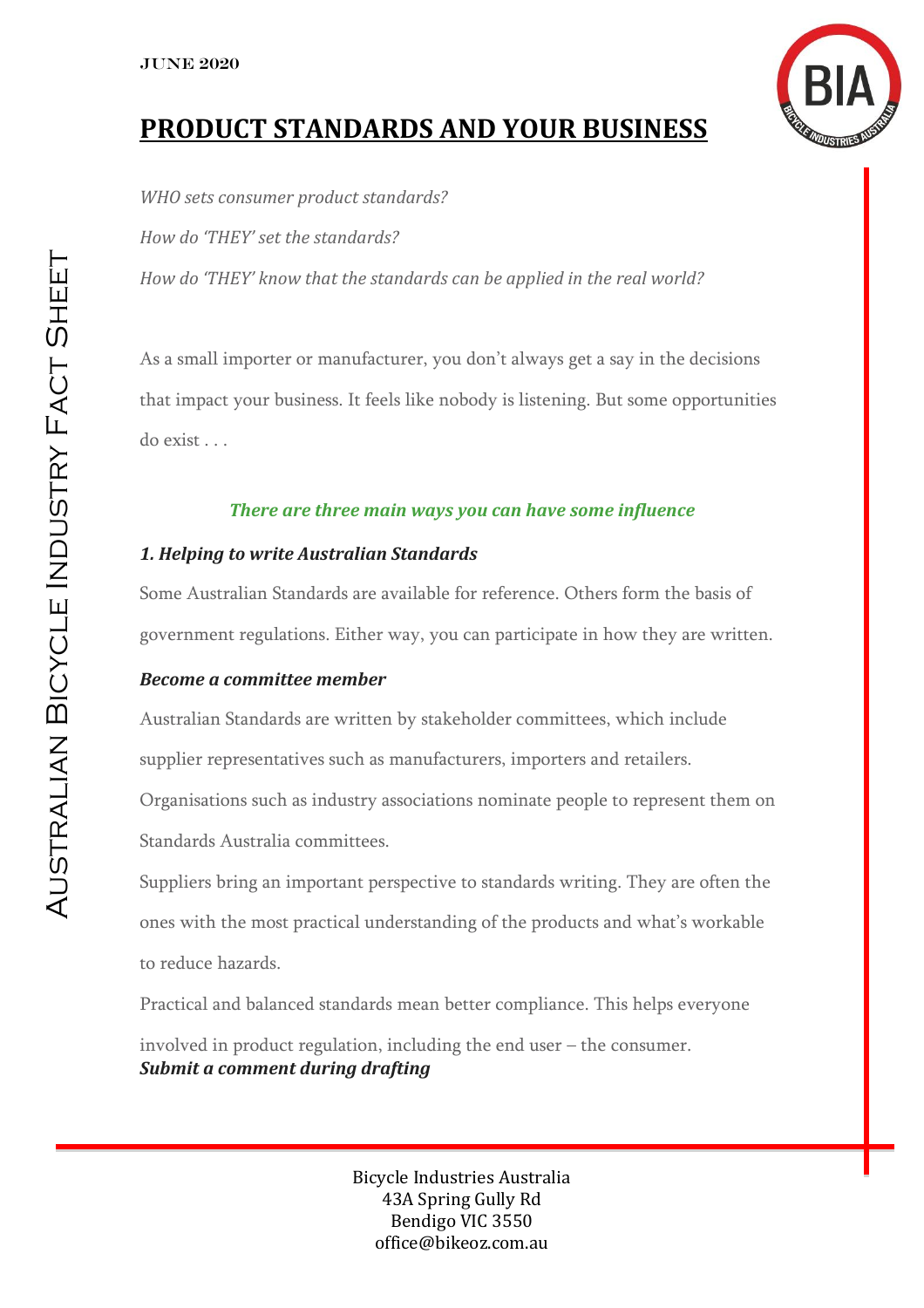

Even if you're not on the committee, you can still get involved. Standards Australia publishes draft standards when they have reached an advanced stage and invites comments.

Find out more about committee participation and public comment drafts on the [Standards Australia](http://www.standards.org.au/Pages/default.aspx) website.

#### *2. Direct to Government*

The federal government consults with affected stakeholders when proposing new mandatory standards and conducting reviews of its product regulations. Anyone can register with the Australian Competition and Consumer Commission for alerts to the latest consultations. And anyone can submit comments once the consultation process is in train.

*It makes a lot of sense for every business that sells regulated products to subscribe to these alerts.*

Even if you don't make any submissions, by subscribing you will become more aware of current issues and potential changes that may impact your business.

#### *Help the ACCC to help you*

It's good to let the ACCC know how the proposed changes will affect your business. And a consultation process is definitely the best time to do it! Impacts might be: extra cost, new restrictions on your product range, an unrecognised market impact, or other effects.

Consider what changes you would need to make and the potential costs.

*Is the regulation worded to best effect?*

*Is the scope well defined?*

*Can you think of products that are borderline, which maybe could be better described, or perhaps excluded from the regulation?*

> Bicycle Industries Australia 43A Spring Gully Rd Bendigo VIC 3550 office@bikeoz.com.au